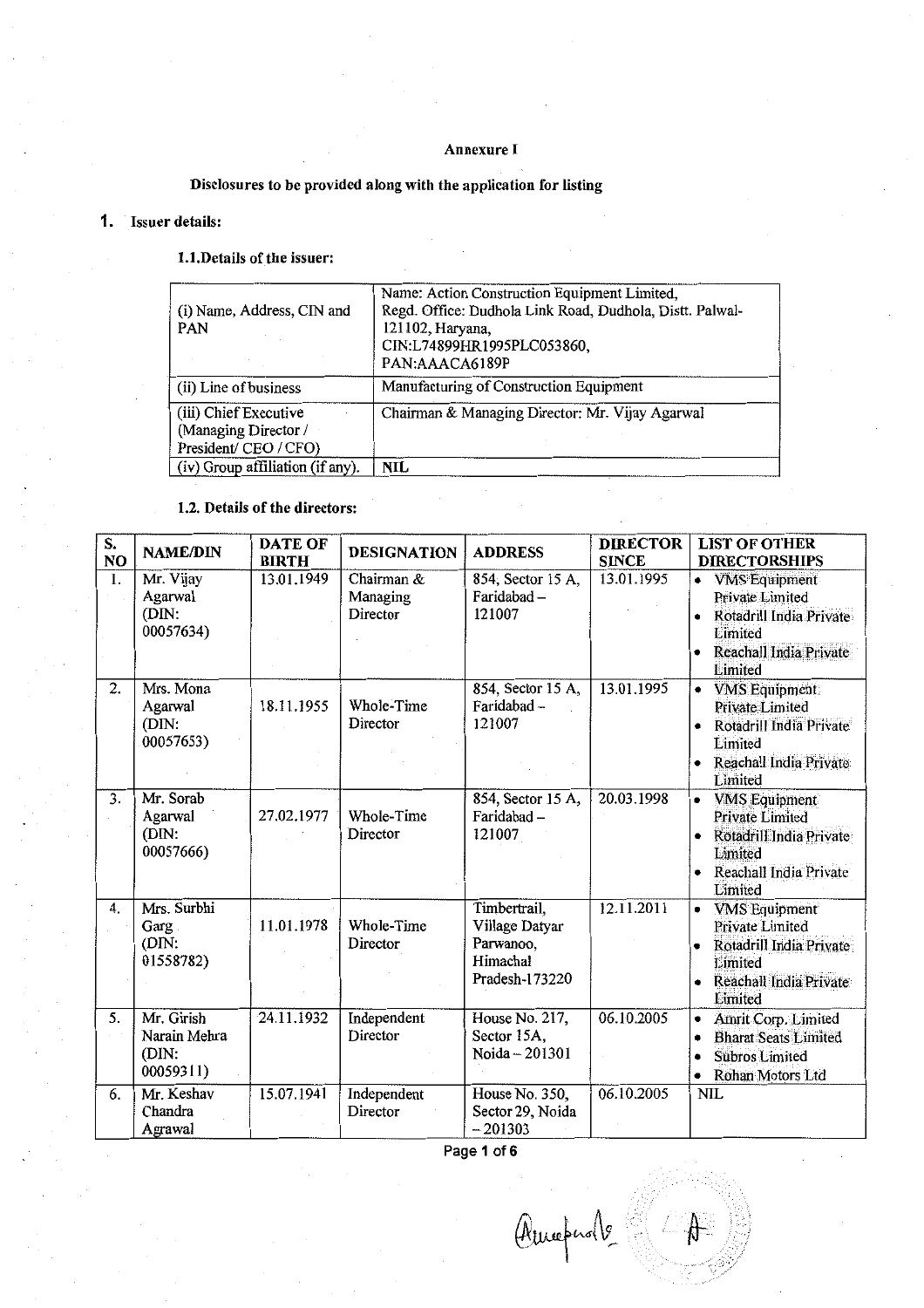|    | (DIN:<br>00098143)                                  |            |                                                           |                                                                                                               |            |                                                                                                                                                                                     |
|----|-----------------------------------------------------|------------|-----------------------------------------------------------|---------------------------------------------------------------------------------------------------------------|------------|-------------------------------------------------------------------------------------------------------------------------------------------------------------------------------------|
| 7. | Mr. Subhash<br>Chander Verma<br>(DIN:<br>00098019)  | 13.04.1945 | Independent<br>Director                                   | House No. 34,<br>First Floor,<br>Greater Kailash I,<br>New Delhi - 110<br>048                                 | 06.10.2005 | <b>NIL</b>                                                                                                                                                                          |
| 8. | Dr. Divya<br>Singhal<br>(DIN:<br>08722144)          | 21.03.1961 | Additional<br>Director<br>(Independent<br>Woman Director) | $D - 11$ ,<br>Pushpanjali<br>Enclave, New<br>Delhi -110 034                                                   | 01.04.2020 | <b>NIL</b>                                                                                                                                                                          |
| 9. | Mr. Avinash<br>Parkash Gandhi<br>(DIN)<br>00161107) | 01.10.1938 | Independent<br>Director                                   | $C - 2/14$ ,<br>Safdarjung<br>Development<br>Area Hauz Khas<br>S.O, South West<br>Delhi Delhi<br>110016 DL IN | 01.10.2019 | Schaeffler India Limited<br>• Lumax Auto<br>Technologies Ltd.<br>$\bullet$ Lumax Industries Ltd.<br>• Minda Corporation Ltd.<br>Org Enterprises Limited.<br>Fairfield Atlas Limited |
|    |                                                     |            |                                                           |                                                                                                               |            | Lumax Mannoh Allied<br>Technologies Limited<br>· Uniproducts (India) Ltd.<br>EV Motors India Private<br>Ltd.                                                                        |

#### 1.3.Details of change in directors in last three financial years including any change in the current year:

| Name,                                                                                                 | Date of      | Date of cessation | Remarks(viz.                                                                                                           |
|-------------------------------------------------------------------------------------------------------|--------------|-------------------|------------------------------------------------------------------------------------------------------------------------|
| designation<br>∙and                                                                                   | appointment/ | case of<br>(in    | for<br>reasons                                                                                                         |
| <b>DIN</b>                                                                                            | resignation  | resignation)      | change etc)                                                                                                            |
| Mr. Avinash Parkash<br>Gandhi<br>(DIN: 00161107)                                                      | 01.10.2019   |                   |                                                                                                                        |
| Independent Director                                                                                  |              |                   |                                                                                                                        |
| Dr. Amar Singhal<br>(DIN: 00035903)<br>Independent Director                                           | 14.03.2020   | 14.03.2020        | Two consecutive terms<br>appointment<br>юf<br>as<br>Independent Director in<br>the Company is going to<br>be completed |
| Dr. Divya Singhal<br>(DIN: 08722144)<br><b>Additional Director</b><br>(Independent Woman<br>Director) | 01.04.2020   |                   |                                                                                                                        |

## 1.4. List of top 10 holders of equity shares of the company as on date 17.07.2020:

| S.no | Name<br>and<br>shareholder | category | of | equity shares | Total no. of   No of shares in   Total<br>demat form | shareholding                             |
|------|----------------------------|----------|----|---------------|------------------------------------------------------|------------------------------------------|
|      |                            |          |    |               |                                                      | as % of total<br>no. of equity<br>shares |

# Page 2 of 6

Ameprote  $\bigcap \limits_{i=1}^n$ ~..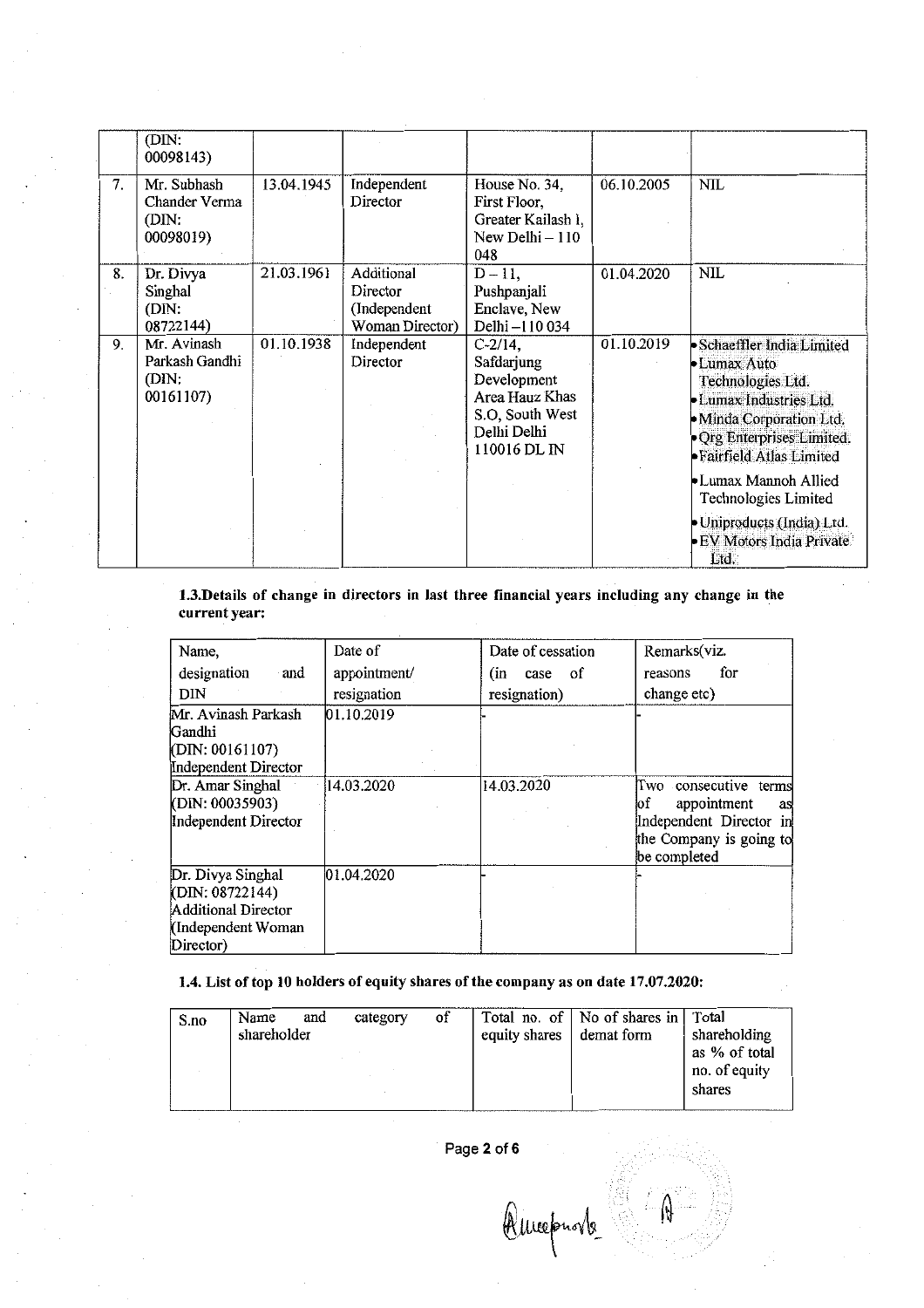| 1.  | VIJAY AGARWAL<br>(Promoter)                                   | 41748092              | 41748092 | 36.79 |
|-----|---------------------------------------------------------------|-----------------------|----------|-------|
| 2.  | Mona Agarwal<br>(Promoter)                                    | 25839407              | 25839407 | 22.77 |
| 3.  | Sorab Agarwal<br>(Promoter)                                   | 7623650               | 7623650  | 6.72  |
| 4.  | Surbhi Garg<br>(Promoter)                                     | 6930156               | 6930156  | 6.11  |
| 5.  | CHANDER BHATIA<br>(Pub)                                       | 1500000               | 1500000  | 1.32  |
| 6.  | <b>IIFL RE ORGANIZE INDIA EQUITY925,815</b><br>FUND (AIF)     |                       | 925,815  | 0.82  |
| 7.  | DILEEP MADGAVKAR (Pub)                                        | 900,000               | 900,000  | 0.79  |
| 8.  | EDELWEISS TRUSTEESHIP<br>LTD AC- EDELWEISS MF<br>AC-<br>(MUT) | CO <sub>557,714</sub> | 557,714  | 0.49  |
| 9.  | JASMINE INDIA FUND(FPC)                                       | 434,478               | 434,478  | 0.38  |
| 10. | <b>RAJESH SETH(PUB)</b>                                       | 423,000               | 423,000  | 0.37  |

## 1.5. Details of the statutory auditor:

| Name and address                                                                                 | Date of appointment | Remarks                                                               |  |  |  |  |
|--------------------------------------------------------------------------------------------------|---------------------|-----------------------------------------------------------------------|--|--|--|--|
|                                                                                                  |                     |                                                                       |  |  |  |  |
| M/s BRAN & Associates,<br>$B-374-376$ , $02nd$ Floor, Nehru<br>Ground, NIT, Faridabad-<br>121001 | 129.09.2017         | Appointed for a period of 5(Five)<br>years (01.04.2017 to 31.03.2022) |  |  |  |  |

1.6 Details of the change in statutory auditors in last three financial years including any change in the current year:

| Name, address | Date         | Date of cessation (in | Remarks (viz. reasons |
|---------------|--------------|-----------------------|-----------------------|
|               | appointment/ | case of               | for change            |
|               | resignation  | resignation)          | etc)                  |
| NIL.          | NIL          | NIL                   | NIL                   |

## 1.7. List of top 10 debt securities holders -Not Applicable as the Company has no debt securities.

1.8. List of top 10CP holders (as on 30.06.2020):

| No. | <b>CP</b><br>-of<br>Name<br>holder | ∙of<br>Category<br>CP<br>Holder | CР<br>holding | Face value of CP holding percentage as a<br>of<br>percentage<br>CP.<br>total<br>outstanding of the issuer |
|-----|------------------------------------|---------------------------------|---------------|-----------------------------------------------------------------------------------------------------------|
|     | HDFC Bank Limited Bank             |                                 | 25 Crs        | 1100%                                                                                                     |

Page 3 of 6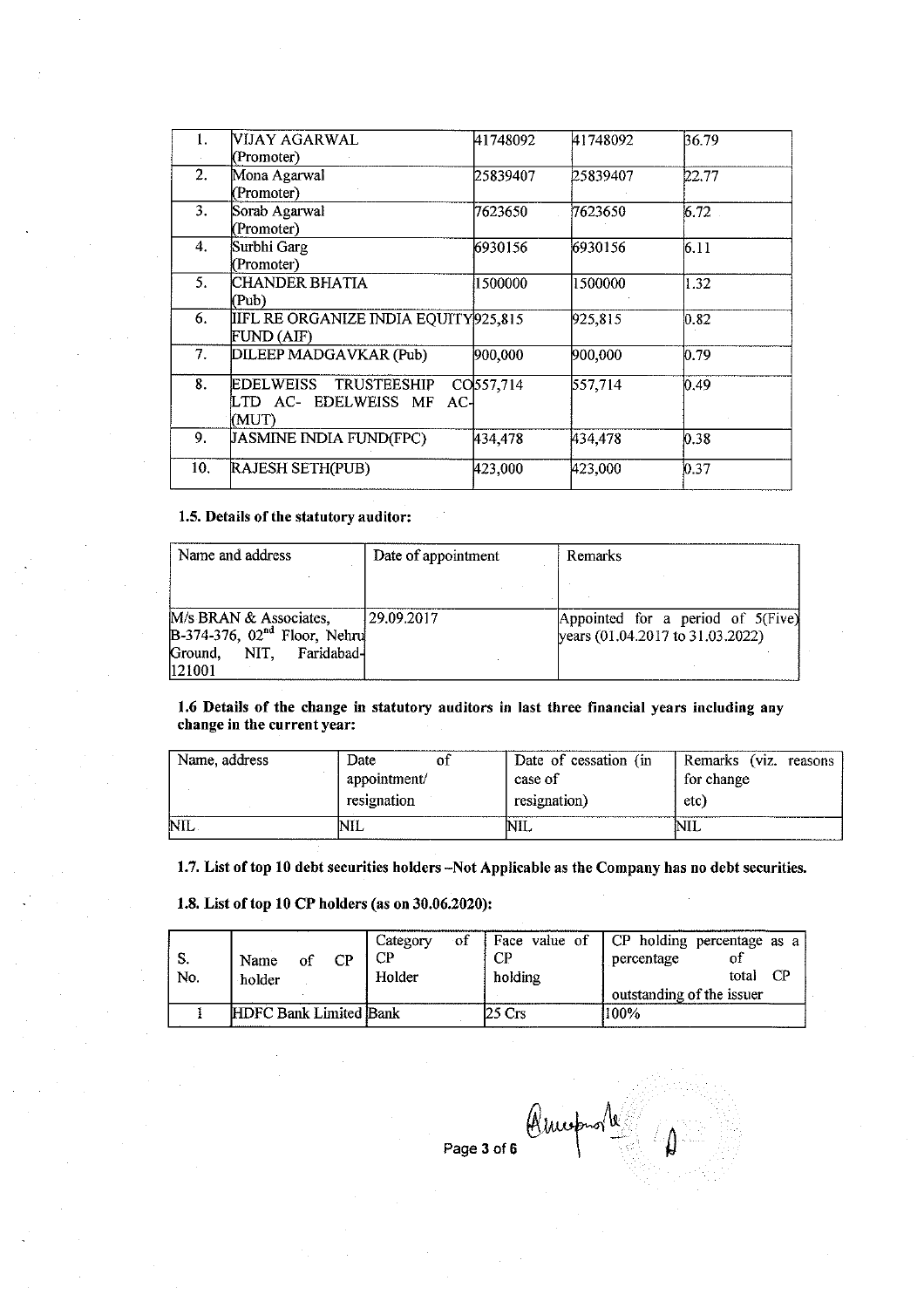# 2. Material Information:

| 2.1. Details of all default's and/or delay in payments of interest and principal of<br>CPs, (including technical delay), debt securities, term loans, external commercial<br>borrowings and other financial indebtedness including corporate guarantee issued<br>in the past 5 financial years including in the current financial year.                            | <b>None</b>                                                                                                                                       |
|--------------------------------------------------------------------------------------------------------------------------------------------------------------------------------------------------------------------------------------------------------------------------------------------------------------------------------------------------------------------|---------------------------------------------------------------------------------------------------------------------------------------------------|
| 2.2. Ongoing and/or outstanding material litigation and regulatory strictures, if any.                                                                                                                                                                                                                                                                             | No material litigation except<br>as given in the financials $\&$<br>strictures<br>regulatory<br>No.<br>in the<br>except as<br>given<br>financials |
| 2.3. Any material event/ development having implications on the financials/credit<br>quality including any material regulatory proceedings against the Issuer/promoters,<br>tax litigations resulting in material liabilities, corporate restructuring event which<br>may affect the issue or the investor's decision to invest / continue to invest in the<br>CP. | None                                                                                                                                              |

### 3. Details of borrowings of the company, as on the latest quarter end:

#### 3.1. Details of debt securities and CPs: NIL

| Seri es ISIN | Tenor/    | Coup on Amo Date of Redem |                |      |                   | Credit | Secur ed/Sec |       | Other        |
|--------------|-----------|---------------------------|----------------|------|-------------------|--------|--------------|-------|--------------|
|              | Period of |                           | unt issuallotm |      | ption date/rating |        | Unse         | urity | Details viz. |
|              | maturit y |                           | ed             | lent | Schedu le         |        | kured        |       | Details      |
|              |           |                           |                |      |                   |        |              |       | IPA, Details |
|              |           |                           |                |      |                   |        |              |       | of CRA       |
|              |           |                           |                |      |                   |        |              |       |              |
|              |           |                           |                |      |                   |        |              |       |              |

3.2. Details of secured/ unsecured loan facilities/ bank fund based facilities/ rest of the borrowing, if any, including hybrid debt like foreign currency convertible bonds (FCCB), optionally convertible debentures / preference shares from banks or financial institutions or financial creditors, as on last quarter end:

| Lender's name/         | Nature of         | Amount  | Principal | Repay ment                                                  | Securi  | Credit                      | Asset                     |
|------------------------|-------------------|---------|-----------|-------------------------------------------------------------|---------|-----------------------------|---------------------------|
| Name of the            | facility/         | sanctio | Amount    | date                                                        | t y, if | if<br>rating,               | classificatio             |
| Bank                   | instrume          | ned     | outstandi | schedul                                                     | applic  | applica                     | n                         |
|                        | nt                |         | ng        | e                                                           | a ble   | ble                         |                           |
| Bank<br>State<br>India | Off und Based 45  |         | 9.13      | On demand                                                   |         | [ICRA]<br>$AA-$<br>(Stable) | Standard<br><b>Assets</b> |
| ICICI Bank Ltd         | Fund Based 35     |         | 1.85      | On demand                                                   |         | ICRA] AA-<br>(Stable)       | Standard<br>Assets        |
| <b>ICICI Bank Ltd</b>  | Term Loan         | 31.12   | 25.30     | Repayable<br>124<br>in<br>equated<br>monthly<br>installment |         |                             | Standard<br>Assets        |
| Kotak<br>Bank Ltd      | MahindraTerm Loan | 25      | 9.89      | Repayable<br>60<br>in<br>monthly<br>installments            |         |                             | Standard<br>Assets        |
| HDFC Bank Ltd          | Fund Based 5      |         |           | On demand                                                   | Unsec   | ICRA] AA- Standard          |                           |

Page 4 of 6

Amefuals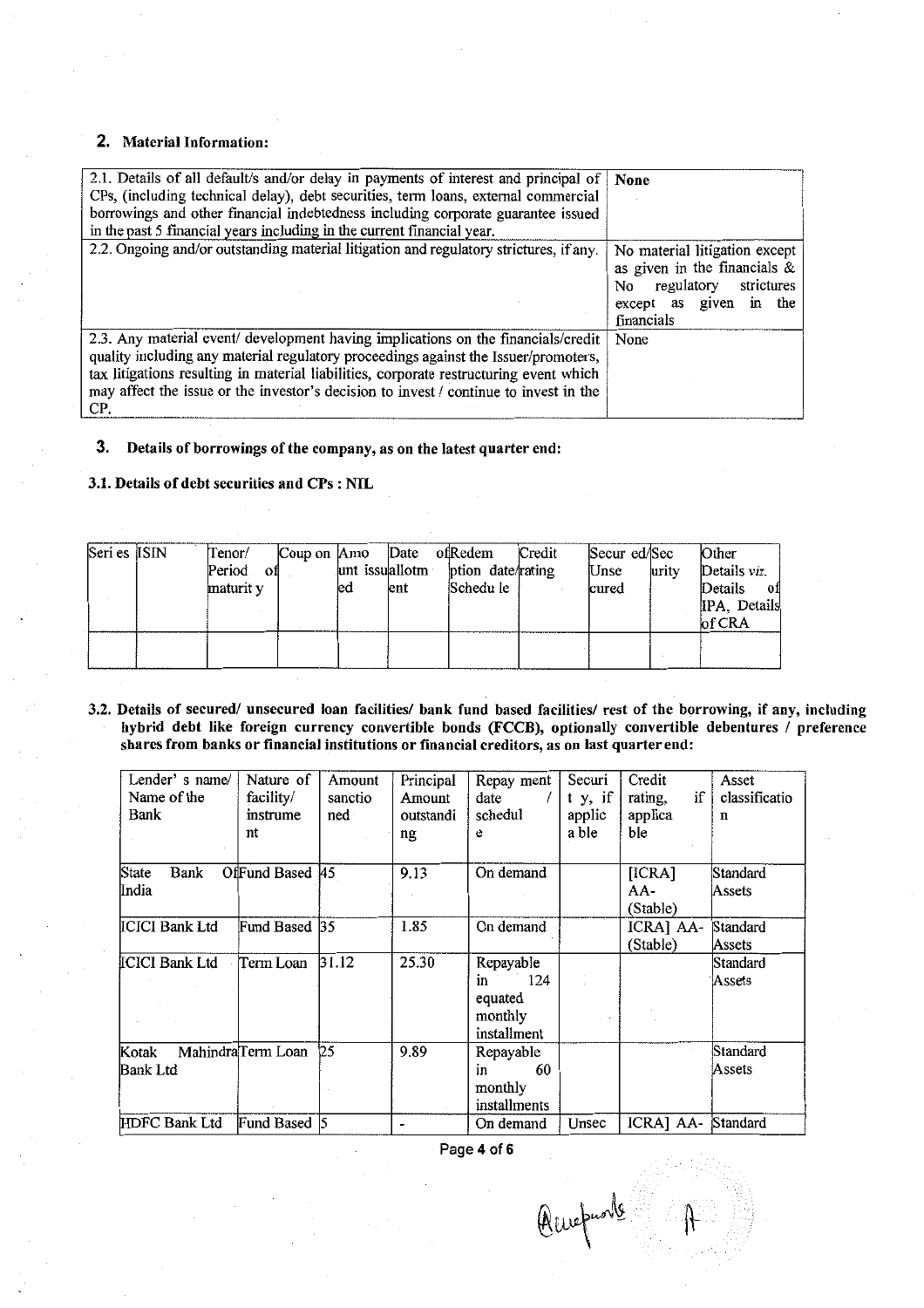|                |               |       |           | ured | (Stable)  | Assets   |
|----------------|---------------|-------|-----------|------|-----------|----------|
| Standard       | Fund Based 25 | 10.15 | On demand |      | ICRA] AA- | Standard |
| Chartered Bank |               |       |           |      | (Stable)  | Assets   |
| Indusind Bank  | Fund Based 15 | 14.90 | On demand |      | ICRA] AA- | Standard |
|                |               |       |           |      | (Stable)  | Assets   |
| Citi Bank      | Fund Based 40 | 14.00 | On demand |      | ICRA] AA- | Standard |
|                |               |       |           |      | (Stable)  | Assets   |
| Axis Bank      | Fund Based 25 | 20.35 | On demand |      | ICRA] AA- | Standard |
|                |               |       |           |      | (Stable)  | Assets   |

#### Security:

- 1. Working capital facilities are secured by way of hypothecation of the Company's entire inventory and such other movables including book-debts, bills whether documentary or clean, outstanding monies, receivables, both present & future and Plant & Machinery on pari passu basis and First charge by the way of equitable mortgage of 1425 Sq. Yards Land situated at Lakkarpur and office No. 403, Pinnacle Tower situated at Surajkund, Faridabad on pari passu basis.
- 2. ICICI Bank Term Loan is secured by way of Exclusive charge on the assets fmanced out of this loan.
- 3. KOtak Bank Term Loan is secured by way of Exclusive charge by way of equitable mortgage over property situated .at industrial unit at Plant IV, Prithla Dhatir Road, Village Dudholla, Palwal and Subservient charge on all existing and future current assets of the company.

| 3.3. The amount of corporate guarantee or letter of comfort issued by the issuer | None |
|----------------------------------------------------------------------------------|------|
| along with name of the counterparty (like name of the subsidiary, JV entity,     |      |
| group company, etc) on behalf of whom it has been issued, contingent liability   |      |
| including debt service reserve account (DSRA) guarantees/ any put option etc.    |      |

#### 4. Issue Information:

4.1. Details of current tranche including ISIN, amount, date of issue, maturity, all credit ratings including unaccepted ratings, date of rating, name of credit rating agency, its validity period (details of credit rating letter issued not older than one month on the date of opening of the issue), details of issuing and paying agent and other conditions, if any.

| <b>ISIN NO</b> | <b>Issue date</b> | Redemption<br>Date | Amount          | <b>Credit</b><br>Rating | Date<br>Rating | of   Name of credit   Validity<br>agency | Period     | Detail<br>of<br><b>IPA</b> |
|----------------|-------------------|--------------------|-----------------|-------------------------|----------------|------------------------------------------|------------|----------------------------|
| INE731H14283   | 28/07/2020        | 30/09/2020         | <b>Rs.15 Cr</b> | <b>ICRA</b><br>$A1+$    | 30/06/2020     | <b>ICRA</b> Ltd                          | 30/06/2021 | Yes<br>Bank<br>Ltd.        |

. 4.2. CP borrowing limit, supporting board resolution for CP borrowing, details of CP issued during the last 15 months.

| <b>ISIN</b>  | <b>Issue Date</b> | Amount<br>(Rs.<br>in<br>Cr.) | <b>Maturity</b><br>Date | <b>IPA</b>          | <b>CRA</b>  | Rating      | Rated<br>Amount |
|--------------|-------------------|------------------------------|-------------------------|---------------------|-------------|-------------|-----------------|
| INE731H14200 | 24.01.2019        | 13.50 Cr                     | 28.03.2019              | Yes<br>Bank<br>Ltd. | <b>ICRA</b> | <b>ICRA</b> | Rs. 25 Crore    |
| INE731H14218 | 26.04.2019        | 15 Crs                       | 27.06.2019              |                     | Ltd.        | $A1+$       |                 |
| INE731H14226 | 10.07.2019        | 25 Crs                       | 27.09.2019              |                     |             |             |                 |
| INE731H14234 | 04.10.2019        | 15 Crs                       | 02.01.2020              |                     |             |             |                 |
| INE731H14242 | 10.10.2019        | 10 Crs                       | 08.01.2020              |                     |             |             |                 |
| INE731H14259 | 15.01.2020        | 20 Crs                       | 24.03.2020              |                     |             |             |                 |
| INE731H14267 | 16.04.2020        | 15 Crs                       | 15.07.2020              |                     |             |             |                 |
| INE731H14275 | 23.04.2020        | 10 Cr                        | 22.07.2020              |                     |             |             |                 |

Page 5 of 6

Amprobe "....:.•..